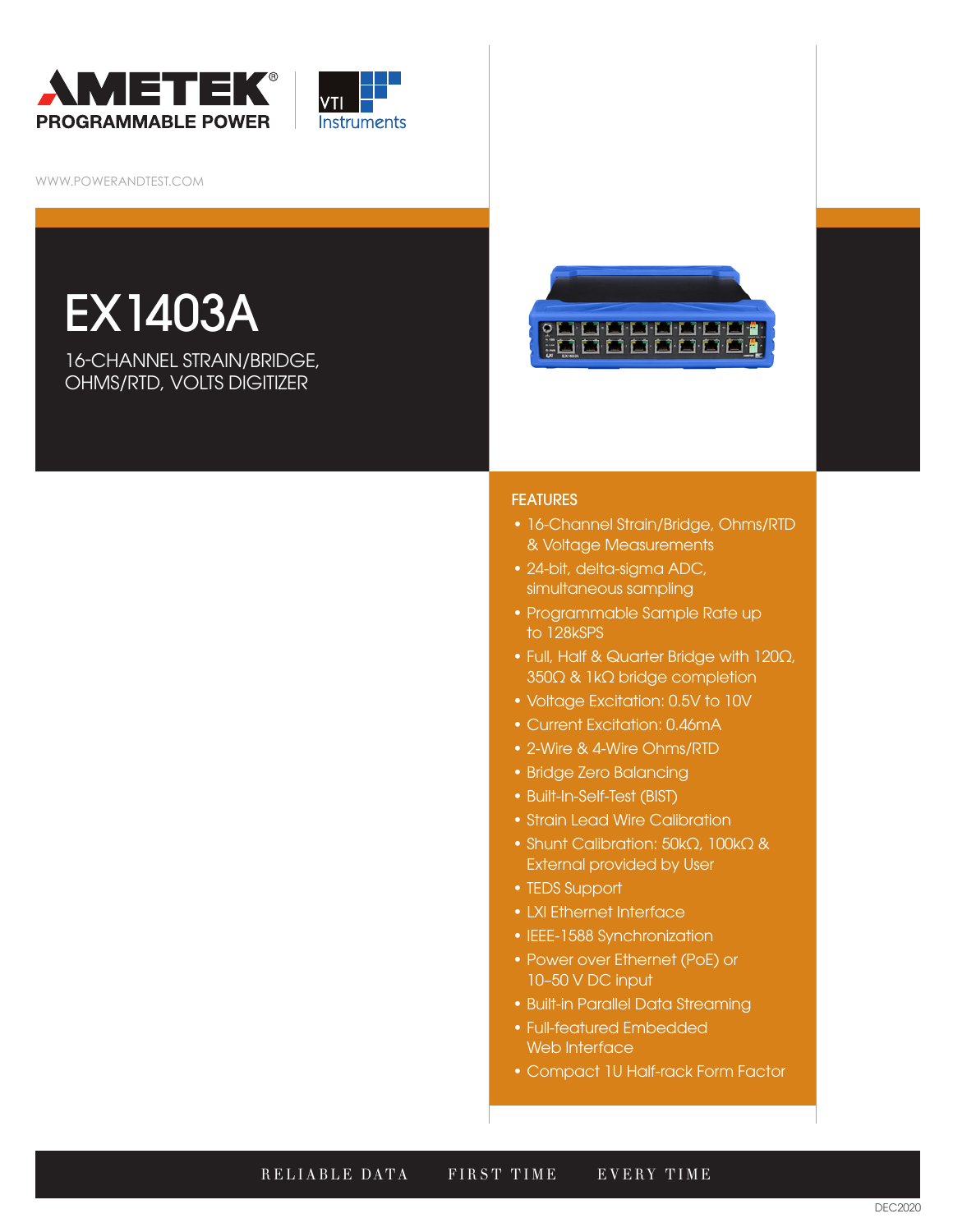### **Overview**

The EX1403A Precision Bridge and Strain Gauge Instrument sets a new standard for strain and bridge measurements, delivering the highest performance measurements possible while controlling overall test hardware costs.

Sixteen channels of strain or voltage, independent 24-bit ADCs per channel, extensive software-selectable filtering, and independent signal conditioning paths deliver exceptional accuracy and reliability.

Built-in signal conditioning, programmable excitation, and selectable bridge completion, all integrated into the instrument and configurable on a per-channel basis, greatly simplify setup and configuration. With unmatched performance, accuracy and reliability, the EX1403A is the "go-to" solution for the most complex structural test applications worldwide.

A single system that can provide high-quality static or high-speed strain measurements:

- Airframe structural and fatigue test
- Rocket and satellite structural test
- Wind tunnel flight load test
- General purpose bridge measurements
- Load frame materials testing

#### Scalable for High-Speed Synchronized Data Acquisition

In addition to its core set of features, the EX1403A integrates Extended Functions as defined in the LXI specifications to provide box-to-box synchronization to correlate acquired data precisely. Time-stamping of data and LAN Event Messaging that simplify intermodule communication and flexible triggering options over Ethernet; this eliminates the overhead normally attributed to application software running on the host controller.

The EX1403A supports easy integration and synchronization of multiple devices through the IEEE-1588 v2 Precision Time Protocol standard for synchronization, providing an architecture that can be scaled from tens to thousands of channels. Multiple instruments can be easily distributed extremely close to the measurement points of interest, reducing the run length of analog cabling and minimizing errors induced by noisy environments.

Additionally, Power Over Ethernet (PoE) enables a single cable to be used for both power and data capture. All measurement data is returned with IEEE-1588 timestamp codes with typical accuracies of <200nS, ensuring that acquired data is tightly correlated across the test article.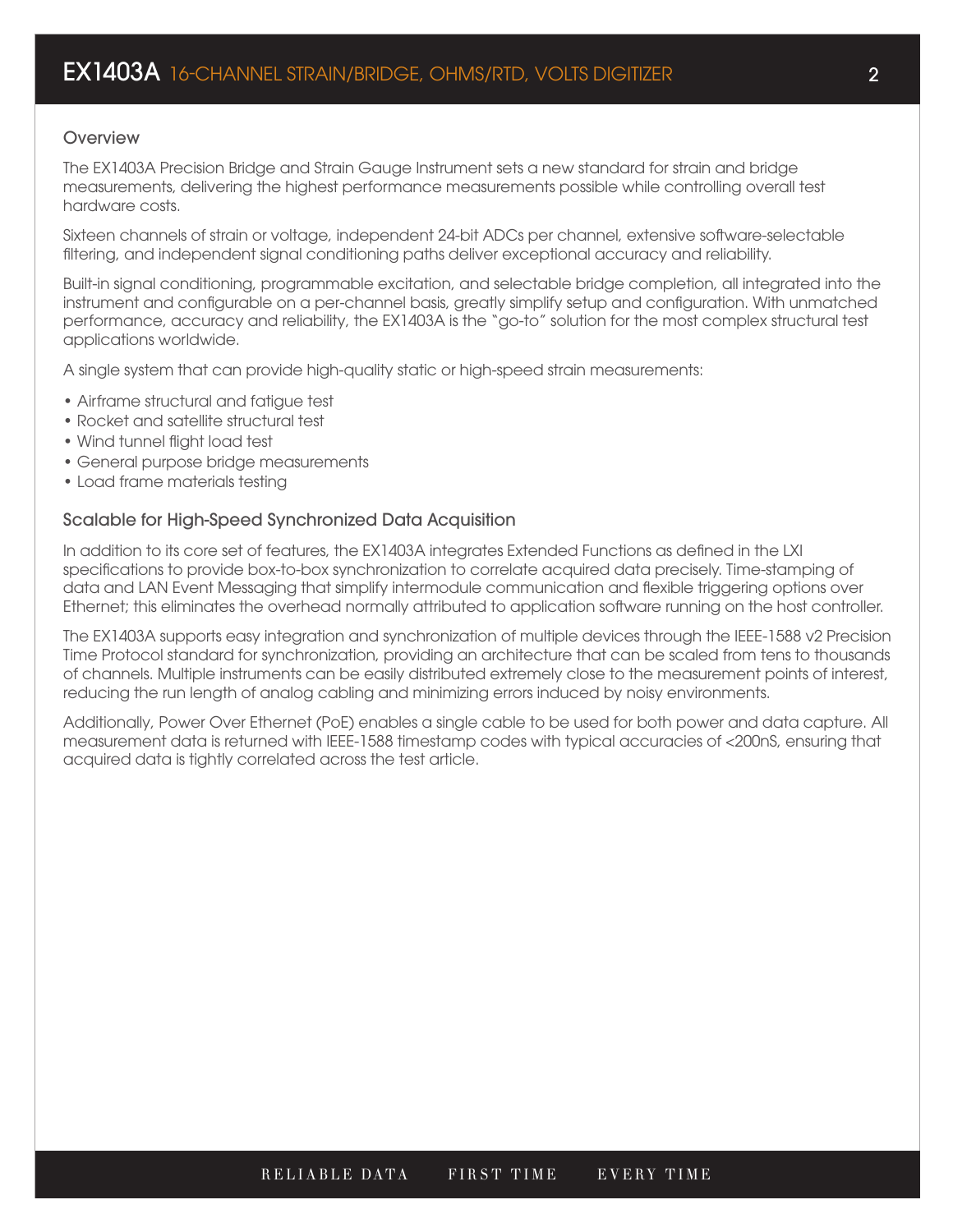#### **Confidence**

Manufacturing and test environments of today are dynamic, dictating minimal downtime of test systems in order to meet increasing product throughput demands. Ensuring that acquired data is reliable and that instrument calibration can be turned around quickly are keys to the success of any production team. VTI embeds intelligence into the EX1403A to facilitate maximum system "uptime" and increase manufacturing efficiency.

Built-In-Self-Test (BIST), Self-CAL, Lead-Wire CAL, or Shunt CAL can be executed prior to a critical test to have confidence that digitizer and connections to transducers are OK.



## **Connectivity**

Created in 2004 and adopted by the test and measurement industry in 2005, LXI (LAN Extensions for Instrumentation) defines a core set of capabilities that ensure compliant devices interact consistently in an instrumentation network. As an LXI-certified device, the EX1403A provides the convenience of LAN communications and control with features such as an embedded web page for monitoring and control and a consistent means of identification on the network. Connect the device directly to your network using industry-standard cables with the assurance that it will be a trusted and proven "network citizen."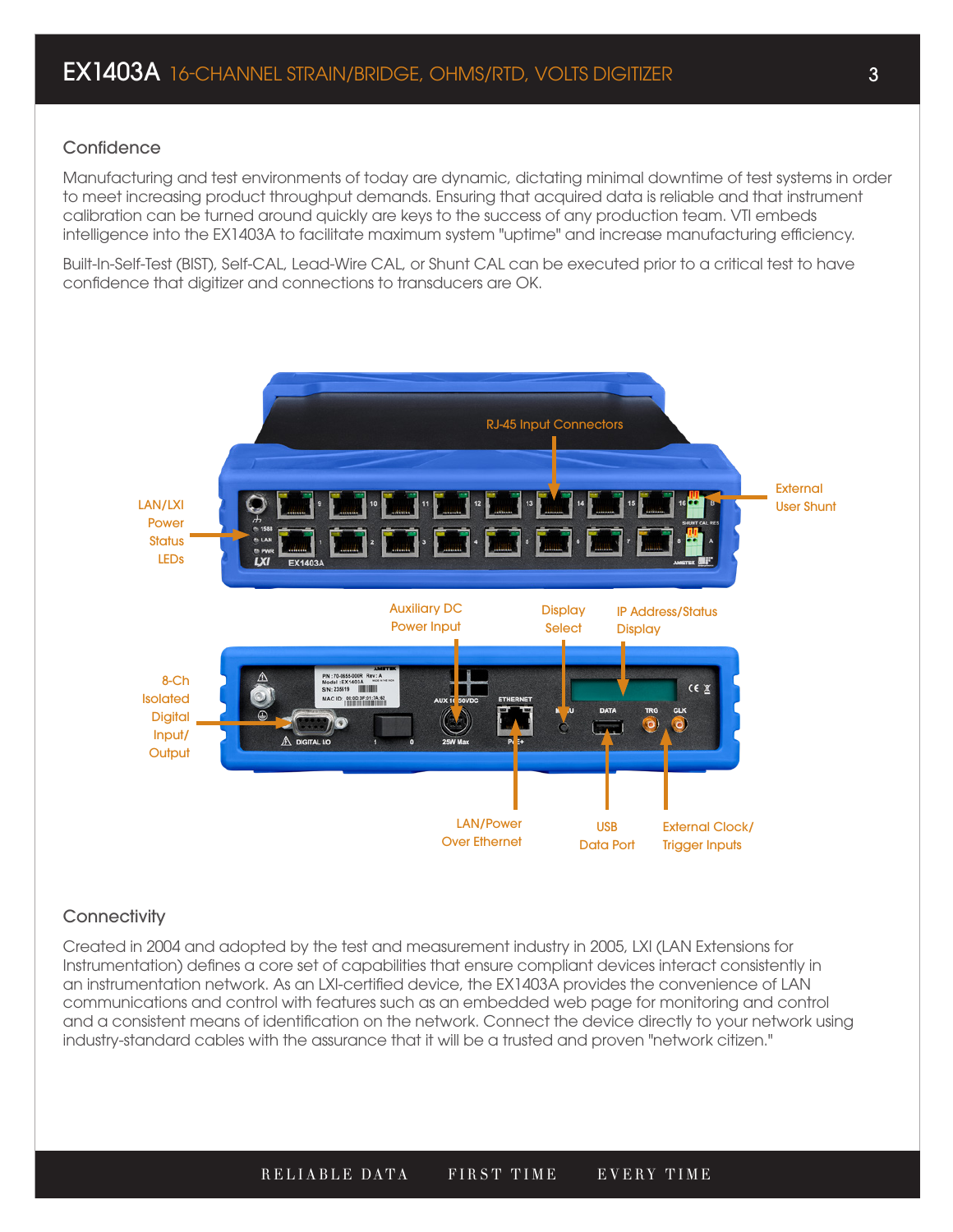# EX1403A 16-CHANNEL STRAIN/BRIDGE, OHMS/RTD, VOLTS DIGITIZER 4

| <b>Input Specifications</b>         |                                                                                                                                                                                                                                                                                                                                                                                                                                                                                                                                                                                                                                                                                                                       |
|-------------------------------------|-----------------------------------------------------------------------------------------------------------------------------------------------------------------------------------------------------------------------------------------------------------------------------------------------------------------------------------------------------------------------------------------------------------------------------------------------------------------------------------------------------------------------------------------------------------------------------------------------------------------------------------------------------------------------------------------------------------------------|
| <b>Parameter</b>                    | <b>Specification</b>                                                                                                                                                                                                                                                                                                                                                                                                                                                                                                                                                                                                                                                                                                  |
| No. of Channels                     | 16 channels                                                                                                                                                                                                                                                                                                                                                                                                                                                                                                                                                                                                                                                                                                           |
| Input Connector                     | RJ45 connector (8 wire), pinout compatible with EX1629                                                                                                                                                                                                                                                                                                                                                                                                                                                                                                                                                                                                                                                                |
| Input Type                          | Differential                                                                                                                                                                                                                                                                                                                                                                                                                                                                                                                                                                                                                                                                                                          |
| Input Range                         | Volts: $\pm$ 10V, $\pm$ 1V, $\pm$ 0.1V<br>Strain: ~±40kµs; Range=0.1V, Exc.=5V, GF=2<br>Ohms: 20kΩ, 2kΩ, 200Ω                                                                                                                                                                                                                                                                                                                                                                                                                                                                                                                                                                                                         |
| Accuracy (Tcal±3°C)                 | Volts:<br>$0.1V$ Range: $\pm$ ((0.10%+140PPM/°C) Rdng + 9µV + 1µV/°C<br>1V Range: ± ((0.10%+60PPM/°C) Rdng + 53µV + 5µV/°C<br>10V Range: ± ((0.10%+10PPM/°C) Rdng + 442µV + 50µV/°C<br>Strain (Range=0.1V, VExc=5V, GF=2, 100SPS):<br>W Bridge 120Ω: ± ((0.10%+140PPM/°C) Rdng + 15με +14με/°C<br>$\frac{1}{2}$ & $\frac{1}{4}$ Bridge 350 $\Omega$ & 1k $\Omega$ : $\pm$ ((0.10%+140PPM/°C) Rdng + 15 $\mu$ e +6 $\mu$ e/°C<br>Full Bridge: $\pm$ ((0.10%+140PPM/°C) Rdng + 2ue +0.5ue/°C<br>Note: excluding errors from lead wire resistance. Excitation to be applied to gage for >30min before zero<br>balancing bridge (measure Vunstrained)<br>2/4Wire-Ohms & RTD(Ω): $\pm$ ((0.05%+140PPM/°C) Rdng +0.01% Rng) |
| Maximum Input, no damage            | $\pm$ 12V. ESD protected to $\pm$ 10kV                                                                                                                                                                                                                                                                                                                                                                                                                                                                                                                                                                                                                                                                                |
| Input Ground Isolation              | No channel to channel Ground Isolation                                                                                                                                                                                                                                                                                                                                                                                                                                                                                                                                                                                                                                                                                |
| Input Coupling                      | <b>DC</b>                                                                                                                                                                                                                                                                                                                                                                                                                                                                                                                                                                                                                                                                                                             |
| Input Impedance                     | $>100$ M $\Omega$ each input to ground                                                                                                                                                                                                                                                                                                                                                                                                                                                                                                                                                                                                                                                                                |
| Slew Rate: 10% to 90% FS            | 30 V/us Typical                                                                                                                                                                                                                                                                                                                                                                                                                                                                                                                                                                                                                                                                                                       |
| Common Mode Rejection               | $-120$ dB Typical, <100 Hz $\vert$ $-100$ dB Typical, 100Hz $-$ 1kHz $\vert$ $-90$ dB Typical, 1kHz $-$ 10kHz                                                                                                                                                                                                                                                                                                                                                                                                                                                                                                                                                                                                         |
| <b>Channel-to-Channel Crosstalk</b> | -120dB Typical, <1kHz: Overdriving 1 channel does not affect performance of other channels                                                                                                                                                                                                                                                                                                                                                                                                                                                                                                                                                                                                                            |
| Bridge Zero Balance                 | Software nulling: Excitation to be applied to strain gage for >30min before zero balancing bridge to ensure gage<br>& completion resistors have thermally stabilized                                                                                                                                                                                                                                                                                                                                                                                                                                                                                                                                                  |
| <b>Bridge Types</b>                 | Full, Half $(V_2)$ , Quarter $(V_4)$                                                                                                                                                                                                                                                                                                                                                                                                                                                                                                                                                                                                                                                                                  |
| <b>Bridge Completion</b>            | V <sub>4</sub> Bridge Completion Software Selectable: OFF, 120Ω, 350Ω, 1000Ω<br>350Ω & 1kΩ: SMD Thin Film, 0.1% ±13 ppm/°C<br>120 $\Omega$ : SMD Thin Film, 0.1% ±60 ppm/°C<br>Bridge completion resistance measured within $\pm 0.05\%$ and stored in memory for use during internal<br>shunt calibration<br>$\frac{1}{2}$ Bridge Completion: 10k-10k thin film resistor network, 0.1% $\pm$ 25 ppm/°C                                                                                                                                                                                                                                                                                                               |

| <b>Self Calibration &amp; Self-Test (BIST)</b> |                                                                                                                                                                                                                                                                                                                                                                                                                                     |  |  |  |  |
|------------------------------------------------|-------------------------------------------------------------------------------------------------------------------------------------------------------------------------------------------------------------------------------------------------------------------------------------------------------------------------------------------------------------------------------------------------------------------------------------|--|--|--|--|
| <b>Strain Shunt Calibration</b>                | Unit can shunt the strain gage RG or the internal 4 bridge completion with either an internal<br>$50 \text{k}\Omega$ or 100k $\Omega$ (12PPM/°C measured with 0.05% accuracy and stored in memory) or an exter-<br>nal resistor connected on the front panel provided by the user.<br>Unit can compute a gain correction factor that compensates for errors due to lead wire,<br>excitation, internal gain errors, and temperature. |  |  |  |  |
| <b>Strain Lead Wire</b><br>Calibration         | Unit can measure lead wire resistance and verify connections to the gage are ok. The unit<br>can compute a gain correction factor that compensates for errors due to lead wire.                                                                                                                                                                                                                                                     |  |  |  |  |
| Built-In Self-Test (BIST)                      | Unit verifies that all internal critical voltages are within specified limits: power source (POE<br>vs. AUX), power supply voltages, calibration reference voltages, excitation voltages, cali-<br>bration date, internal PCB temperature, fan speed.                                                                                                                                                                               |  |  |  |  |

VTI Instruments

 $\bar{1}$ 

AMETEK Programmable Power 9250 Brown Deer Road San Diego, CA 92121 +1 (858) 450-0085 www.powerandtest.com

RELIABLE DATA FIRST TIME EVERY TIME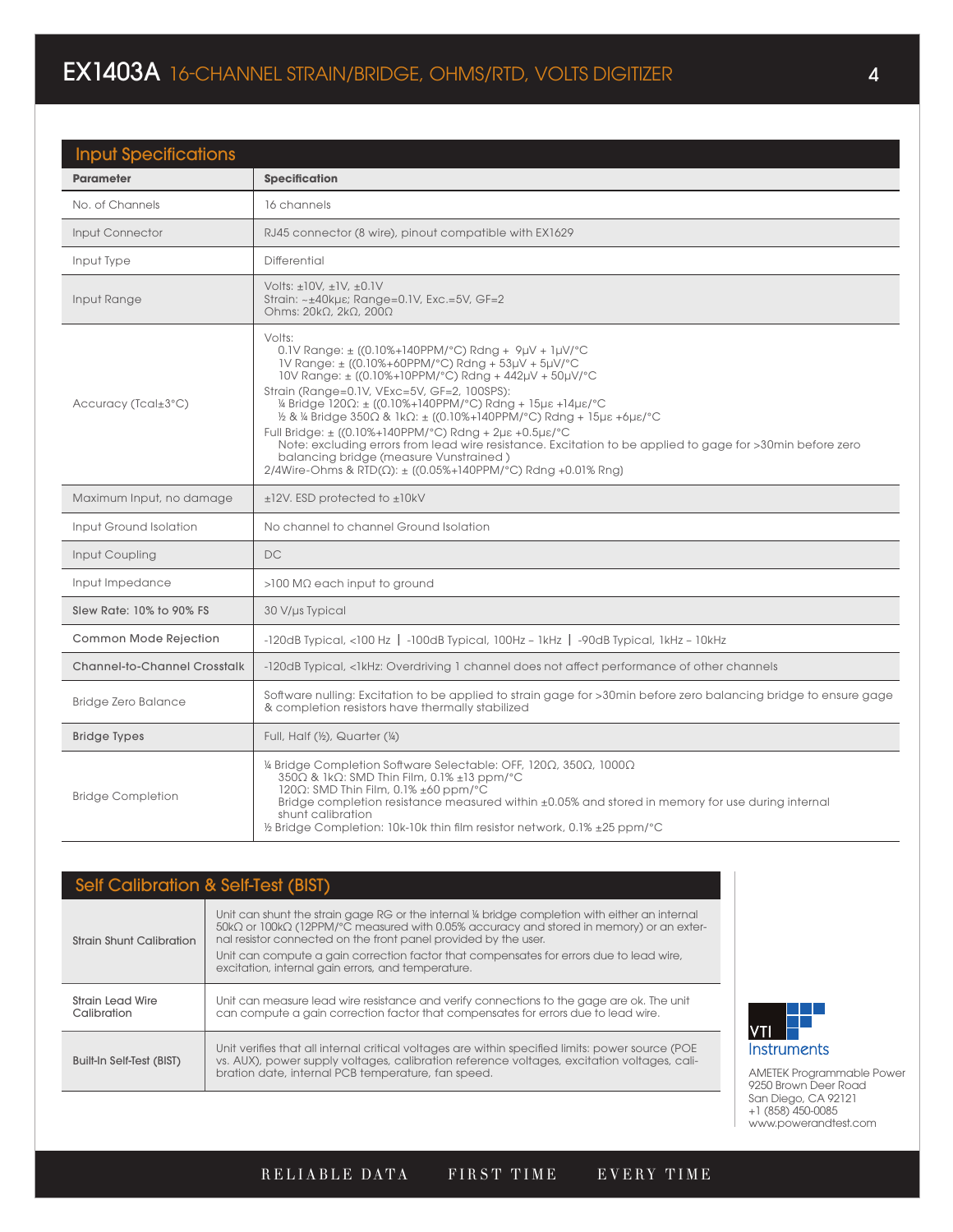| <b>Excitation Specifications</b> |                                                                                                                                                                                                                                                                                                                                                                                                                                                                                                                                                                                                                       |  |  |  |  |
|----------------------------------|-----------------------------------------------------------------------------------------------------------------------------------------------------------------------------------------------------------------------------------------------------------------------------------------------------------------------------------------------------------------------------------------------------------------------------------------------------------------------------------------------------------------------------------------------------------------------------------------------------------------------|--|--|--|--|
| Channel-to-Channel Isolation     | All channels share the same ground. Each channel provides separate excitation circuitry                                                                                                                                                                                                                                                                                                                                                                                                                                                                                                                               |  |  |  |  |
| <b>Voltage Excitation</b>        | Software Selectable per channel: +0.5V, +1V, +2V, +5V, +10V with Sense lines<br>Measured with $\pm 0.05\%$ accuracy and saved in memory to convert voltage to strain units<br>$\pm 10$ ppm/°C for +5V & +10V; $\pm 30$ ppm/°C for +0.5V, +1V & +2V; $\pm 50$ ppm/year<br>Current Limit: 35mA<br>Load regulation: <0.05% for load change < 32mA<br>Crosstalk: <0.03% effect on other channels from load changes<br>Noise: 20 µVRMS Typical, 50kHz bandwidth<br>Excitation Sensing: Max. Voltage at $\pm P$ : 11V<br>Voltage Excitation Monitoring: every ~1 second when all 16 channels enabled for dynamic excitation |  |  |  |  |
| <b>Current Excitation</b>        | EX1403A: 0.46mA<br>Stability: $\pm 230$ ppm/°C $\pm 50$ ppm/year<br>Measured with ±0.05% accuracy and saved in memory to convert voltage to ohms units<br>Compliance Voltage: >10V; Output Impedance: >10MΩ                                                                                                                                                                                                                                                                                                                                                                                                           |  |  |  |  |
| <b>Excitation Protection</b>     | Protected if driven by external voltage source: -0.3V to +12V<br>Crosstalk: A short does not affect Excitation accuracy in other channels ±10kV ESD protection                                                                                                                                                                                                                                                                                                                                                                                                                                                        |  |  |  |  |

| <b>Analog-to Digital Converter (ADC)</b>    |                                                                                                                                                                                                                              |  |  |  |
|---------------------------------------------|------------------------------------------------------------------------------------------------------------------------------------------------------------------------------------------------------------------------------|--|--|--|
| ADC                                         | 24-bit, delta-sigma ( $\Delta\Sigma$ ) simultaneous sampling                                                                                                                                                                 |  |  |  |
| ADC Data Rate (SPS) (fDATA)                 | Programmable up to 128kSPS with filtered Decimation from 128k, 102.4k, 100k, 78.125k, 65.536k, 64k, 51.2k, 50k,<br>39.0625k, 32.768k & 19.53125k SPS. Additional up to 65536 unfiltered (blind) decimation Accuracy: ±100PPM |  |  |  |
| ADC Digital Filter Passband (±0.05% ripple) | $0.417 * f_{\text{DATA}}$                                                                                                                                                                                                    |  |  |  |
| ADC-3dB Bandwidth                           | $0.424 * f_{\text{DATA}}$                                                                                                                                                                                                    |  |  |  |
| <b>Group Delay</b>                          | 39/f <sub>DATA</sub>                                                                                                                                                                                                         |  |  |  |
| Settling Time (Latency)                     | 78 <i>  f</i> data                                                                                                                                                                                                           |  |  |  |

| <b>TEDS (Transducer Electronic Data Sheet)</b> |                          |  |  |
|------------------------------------------------|--------------------------|--|--|
| Protocol                                       | MicroLAN                 |  |  |
| <b>Baud Rate</b>                               | 9600 Baud (default)      |  |  |
| <b>Electrical Specifications</b>               | 5V                       |  |  |
| Driver type                                    | Maxim Integrated DS2480B |  |  |
| Capacitance Loading (1-Wire input)             | $<$ 2000 $pF$            |  |  |

## Engineering Units (EU) Conversion

Unit can convert raw ADC counts to Engineering Units (EU): Volts, Ohms (Ω), Strain (ε). Linearization formulas are used for ¼ bridge and Half/Full bridge with Poisson effect. User can provide linear scaling factors (gain & offset) to convert to EU any other transducer type, i.e. volts to pressure or force, Ohms to temperature °C or °F

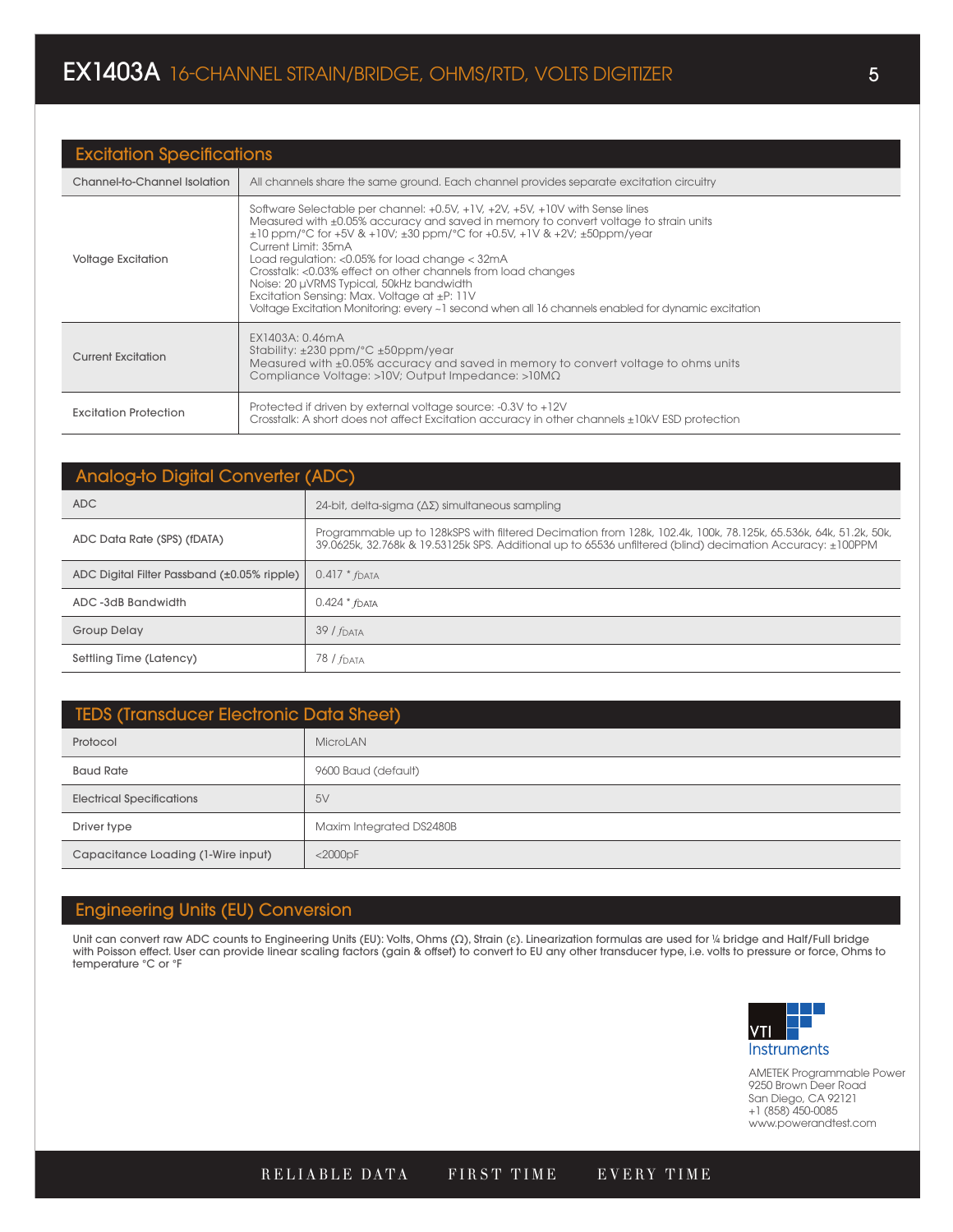# Software and Drivers

| <b>Built-in GUI</b> | Soft Front Panel ©      |                                   |                 |                                                                 |           |                                                                  |      |                                                          |                        |                        | <b>TRUS LIVELET</b>                                                                                                 |
|---------------------|-------------------------|-----------------------------------|-----------------|-----------------------------------------------------------------|-----------|------------------------------------------------------------------|------|----------------------------------------------------------|------------------------|------------------------|---------------------------------------------------------------------------------------------------------------------|
|                     | EX1403 - 235627         |                                   |                 |                                                                 |           |                                                                  |      |                                                          |                        | Soft Front Panel (1)   | <b>Draw Points</b><br><b>Plot Type</b>                                                                              |
| available via       |                         |                                   |                 |                                                                 |           |                                                                  |      |                                                          |                        | EX1403 - 235627        | via.<br>Poll Current Value Table                                                                                    |
|                     | Plut Dots               |                                   |                 |                                                                 |           |                                                                  |      |                                                          |                        | <b>Phit Data</b>       | Time: 5949.036768259                                                                                                |
| a standard          | Measurement<br>Charmels | Channel Configuration             |                 |                                                                 |           |                                                                  |      |                                                          |                        | Maasurament            | CH14: 1.24450 us<br>0.0000032                                                                                       |
|                     | Stain Setup             | <b>Cashled</b>                    | <b>Euretion</b> | Range                                                           | Offset    | Mode                                                             |      | Record Size Transducer Conversion Auto Cal Current Value |                        | Channels               | 0.000003                                                                                                            |
| Web Browser.        | Advanced Strain Setup   | <b>ALL D</b>                      | Strain          | <b>v</b>                                                        | $\vee$ 00 | Auto Zera Differential v 1024                                    |      |                                                          | Auto Call              | <b>Stain Selup</b>     |                                                                                                                     |
|                     | DIO                     | los <b>D</b>                      | Strain          | $v$ $\frac{1}{2}$ $v$ $\frac{1}{2}$ $\frac{1}{2}$ $\frac{1}{2}$ |           | Auto Zera   Cifferental w   1024                                 |      |                                                          | Auto Call              | Advanced Disain Setup  | 0.0000028                                                                                                           |
|                     | Sampling                | loe <b>a</b>                      | Strain          | $v$ 12V $v$ 0.0                                                 |           | Auto Zera Cifferonsal v 1024                                     |      |                                                          | Auto Call              | DID.                   | 0.0000026                                                                                                           |
|                     | A Advanced Tabs         | 1000                              | Stain.          | $=$ 100 $\approx$ 100 $\approx$ 100                             |           | Auto Zero Differential v 1                                       | 1024 | 10.11                                                    | Auto Call              | Sampling               | $-CH14$<br>0.0000024                                                                                                |
|                     | Starage Devices         | CHI B                             | Stealer         |                                                                 |           | Auto Zere Cifferental v 1024                                     |      |                                                          | <b>Auto Cal</b>        | <b>¥ Advanced Tabs</b> |                                                                                                                     |
|                     | <b>Oyne &amp; Time</b>  | $\blacksquare$ CHS $\blacksquare$ | Strain          | $ -$ 100eV $-$ 0.0                                              |           | Auto Zera   Cifferental v   1024                                 |      |                                                          | Auto Call              |                        | 0.0000022                                                                                                           |
|                     | <b>Trigger Sources</b>  | <b>BOSB</b>                       | <b>Rank</b>     | $-$ 130mV $-$ 0.0                                               |           | Auto Zeral Differential v 1224                                   |      |                                                          | Auto Call              |                        | 0.000002                                                                                                            |
|                     | <b>Arm Sources</b>      | $ $ car $ $ C                     | Sarain          | $v$ = 130erv $v$ = 0.0                                          |           | Auto Zero   Cifferential v   1024                                |      |                                                          | <b>Auto Call</b>       |                        | 0.0000015                                                                                                           |
|                     | Events                  | los <b>D</b>                      |                 | Resistance v 1340 v 0.0                                         |           | Auto Zera) Officiardal v 1024                                    |      |                                                          | Auto Call              |                        | 5,400<br>4,600<br>4.800<br>5.200<br>5.400<br>5.000<br>5,800<br>Seconds (+1)                                         |
|                     | <b>Atares</b>           | 100B                              |                 | Resistance w 13080 w 0.6                                        |           | Auto Zero Cifferental v 1524                                     |      |                                                          | Auto Cal               |                        |                                                                                                                     |
|                     | Overload                | CHIO <b>C</b>                     |                 | Resistance v   1300 v   0.0                                     |           | Auto Zere   Differential v   1024                                |      |                                                          | Auto Call              |                        | <b>Maximum CVT Points</b><br><b>CVT Polling Frequency (ms)</b>                                                      |
|                     | TEDS                    | <b>CHIT</b>                       | Strain          | $=$ $\sqrt{130eV}$ $=$ 0.0                                      |           | Auto Zere   Cifferental v                                        | 1024 |                                                          | Auto Call<br>Auto Call |                        | 5560<br>• 512                                                                                                       |
|                     | Configuration           | cenz B<br><b>CHECK</b>            | Sealer-         | $v$   130mV $v$   0.0                                           |           | Auto Zera   Cifferential > 1624<br>Auto Zere Differential v 1924 |      | 10.41                                                    | Auto Call              |                        | Advanced Strain Setup                                                                                               |
|                     | Full Calibration        | <b>CHAIN</b>                      | Dasin           | $-$ 100 mV $-$ 100<br>Voltage v 100mV v 00                      |           | Auto Zera Cifforsmial v 1024                                     |      |                                                          | Auto Call              |                        | Cauge Factor Poisson Ratio Ohm Gauge Resistance Lead Wire Resistance<br>Shunt Cal Gain<br><b>Unstrained Voltage</b> |
|                     | Calibration References  | <b>Des D</b>                      |                 | Votage w IV w 0.0                                               |           | Auto Zera Differential v 1024                                    |      |                                                          | Auto Call              |                        | Measure<br>Measure)<br>1601<br>Measure                                                                              |
|                     | <b>Dell Test</b>        | cens <b>D</b>                     |                 | Votage w 13V w 0.0                                              |           | Auto Zera   Differential v   1024                                |      |                                                          | Auto Cal               |                        | Measure   1 00149661924 Measure<br>CH14 0.00326530930 Measure<br>360.0<br>lo e-<br>13                               |
|                     | 1.30                    |                                   |                 |                                                                 |           |                                                                  |      |                                                          |                        |                        |                                                                                                                     |

Driver support for operation in Windows, Linux, MATLAB and LabVIEW.



EXlab Turnkey Solution

- Easy to use spreadsheet configuration
- Flexible real-time data displays
- Data can be viewed and exported in a number of data formats
- Provides extended features such as "snapshot," calculated channels and Rosette support, event handling and alarms
- Multiple configurations and options





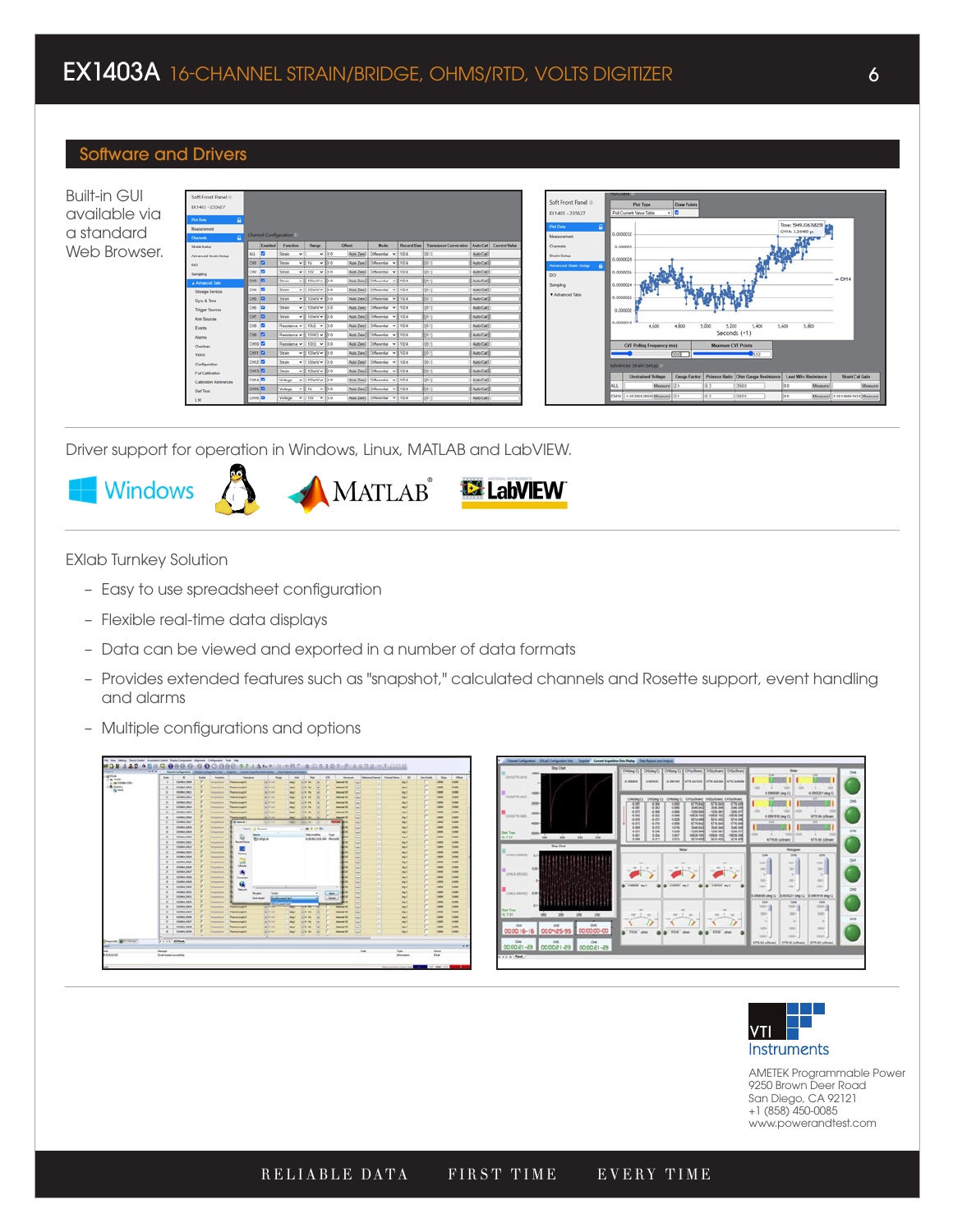| <b>Trigger Input/Output Specifications</b>  |                                                                               |  |  |
|---------------------------------------------|-------------------------------------------------------------------------------|--|--|
| Trigger Input                               | Maximum Input Voltage: -0.5V to 5V, ESD protected<br>VIL: < 0.5V: VIH: > 2.5V |  |  |
| Trigger Input Impedance                     | Signal is pulled high by a 4.7k Ohm resistor                                  |  |  |
| Minimum Trigger Input Pulse Width Detection | lus                                                                           |  |  |
| <b>Trigger Output Swing</b>                 | $0V$ to $5V$                                                                  |  |  |
| Output Pulse Width for trigger event        | 1 µs                                                                          |  |  |
| Output Drive                                | Can drive 50 Ohm coax. Source series termination for 50 Ohms                  |  |  |

| <b>Clock Input/Output Specifications</b> |                                            |  |  |
|------------------------------------------|--------------------------------------------|--|--|
| Output Swing                             | $0V$ to $3V$                               |  |  |
| Duty Cycle                               | 40% to 60%                                 |  |  |
| Frequency                                | 10 MHz phase locked to the ADC sample rate |  |  |
| Enable/Disable                           | Software control                           |  |  |

| Network / Data Port  |                              |  |  |  |  |
|----------------------|------------------------------|--|--|--|--|
| Connection           | 10/100 Base-T (auto MDI-X)   |  |  |  |  |
| Connector            | <b>RJ-45</b>                 |  |  |  |  |
| <b>USB</b> Interface | USB 2.0 high speed (480Mbps) |  |  |  |  |
| Connector            | USB type A                   |  |  |  |  |

| Power                         |                                                                                                                                                                                                                                |
|-------------------------------|--------------------------------------------------------------------------------------------------------------------------------------------------------------------------------------------------------------------------------|
| $POE+$                        | IEEE 802.3at                                                                                                                                                                                                                   |
| <b>Auxiliary Power</b>        | $+12$ VDC to $+50$ VDC<br>The auxiliary power source supplies the power even if PoE power is already present. The unit may reboot if auxiliary<br>power is applied after it had already been powered from a POE+ compliant PSE |
| Max. Input Power Requirements | 25 Watt (includes 5W maximum to bridge transducer)                                                                                                                                                                             |
| Power Input Protection        | Reverse polarity protection                                                                                                                                                                                                    |
| <b>Power Control</b>          | The unit can identify if the unit is operating from a POE+ type 2 PSE or from AUX power, and whether power is good.                                                                                                            |
| Ripple to Meet All Specs      | $<$ l% pk-pk                                                                                                                                                                                                                   |